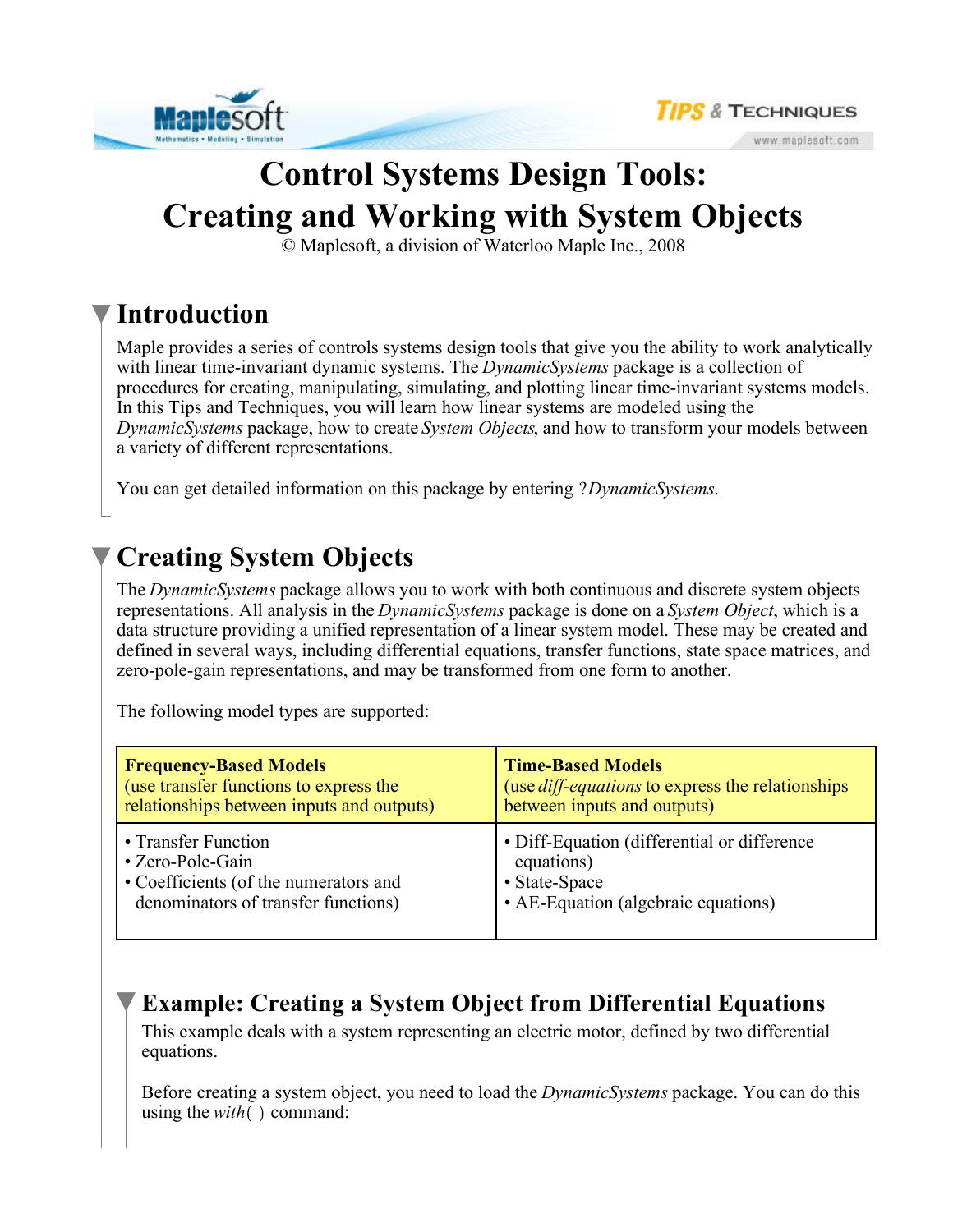*with DynamicSystems*

**(2.1.1)** *AlgEquation*, *BodePlot*, *CharacteristicPolynomial*, *Chirp*, *Coefficients*, *ControllabilityMatrix*, *Controllable*, *DiffEquation*, *DiscretePlot*, *FrequencyResponse*, *GainMargin*, *Grammians*, *ImpulseResponse*, *ImpulseResponsePlot*, *IsSystem*, *MagnitudePlot*, *NewSystem*, *ObservabilityMatrix*, *Observable*, *PhaseMargin*, *PhasePlot*, *PrintSystem*, *Ramp*, *ResponsePlot*, *RootContourPlot*, *RootLocusPlot*, *RouthTable*, *SSModelReduction*, *SSTransformation*, *Simulate*, *Sinc*, *Sine*, *Square*, *StateSpace*, *Step*, *System*, *SystemOptions*, *ToDiscrete*, *TransferFunction*, *Triangle*, *Verify*, *ZeroPoleGain*, *ZeroPolePlot*

First, define the two differential equations that govern the behavior:

$$
deq := \left[ L \cdot \left( \frac{d}{dt} i(t) \right) + R \cdot i(t) = v(t) - K \cdot \left( \frac{d}{dt} \theta(t) \right), J \cdot \left( \frac{d^2}{dt^2} \theta(t) \right) + b \cdot \left( \frac{d}{dt} \theta(t) \right) = K
$$
  
 
$$
\cdot i(t) \right]
$$
  

$$
\left[ L \left( \frac{d}{dt} i(t) \right) + R i(t) = v(t) - K \left( \frac{d}{dt} \theta(t) \right), J \left( \frac{d^2}{dt^2} \theta(t) \right) + b \left( \frac{d}{dt} \theta(t) \right) = K i(t) \right]
$$
**(2.1.2)**

...and the corresponding parameters:

$$
params := [J = 0.01, K = 0.01, L = 0.5, R = 1, b = 0.1]
$$
  
[ $J = 0.01, K = 0.01, L = 0.5, R = 1, b = 0.1$ ] (2.1.3)

You can now create a system object based on these differential equations:  $sys := DiffEquation (deg, [v(t)], [\theta(t), i(t)])$ 

**Diff. Equation**  
continuous  
2 output(s); 1 input(s)  
inputvariable = 
$$
[v(t)]
$$
  
outputvariable =  $[\theta(t), i(t)]$ 

The first argument is the list of differential equations, which is followed by a list of the input and output variables. In this case the input is the voltage applied, and the two outputs are the angular position of the shaft and the current drawn.

You can review the system object properties with the *PrintSystem* command:

 $PrintSystem(sys)$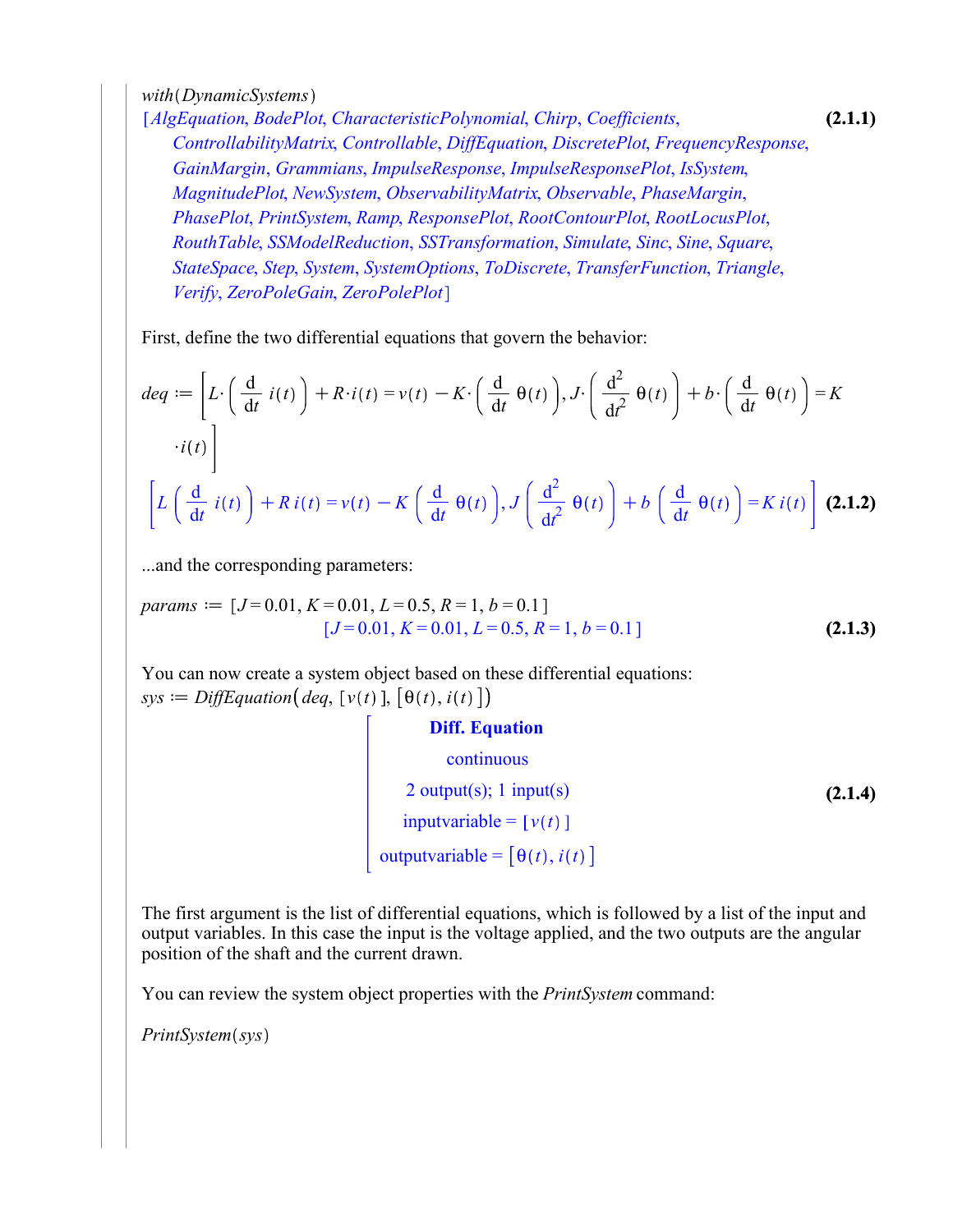#### **Diff. Equation**

**Diff. Equation**  
continuous  
2 output(s); 1 input(s)  
inputvariable = 
$$
[v(t)]
$$
  
outputvariable =  $[\theta(t), i(t)]$   
de =  $[L i(t) + R i(t) = v(t) - K \dot{\theta}(t), J \ddot{\theta}(t) + b \dot{\theta}(t) = K i(t)]$  (2.1.5)

# **Creating Different System Object Representations**

The following table lists commands you can use to create different types of system objects:

| <b>Command</b>           | <b>What it does</b>                                                                                                                                                                                                             | <b>Example</b>                                                                                                                                                                                                                                                                                                                                                     |
|--------------------------|---------------------------------------------------------------------------------------------------------------------------------------------------------------------------------------------------------------------------------|--------------------------------------------------------------------------------------------------------------------------------------------------------------------------------------------------------------------------------------------------------------------------------------------------------------------------------------------------------------------|
| DiffEquation( )          | Creates a diff-equation<br>system object.<br>The time-domain behavior<br>of the object is modeled by<br>differential or difference<br>equations, depending<br>whether the system is<br>continuous or discrete,<br>respectively. | sys1 = DiffEquation $\left(\frac{s}{s^3+5s^2+7s+6}\right)$ :<br>PrintSystem(sys1)<br><b>Diff. Equation</b><br>continuous<br>1 output(s); $1$ input(s)<br>inputvariable = $[uI(t)]$<br>(2.2.1)<br>outputvariable = $[yl(t)]$<br>de = $\begin{bmatrix} xI(t) = x2(t), x2(t) = x3(t), \\ x3(t) = -6xI(t) - 7x2(t) - 5x3(t) \end{bmatrix}$<br>$+ uI(t), yI(t) = x2(t)$ |
| TransferFunctio\<br>n( ) | Creates a <i>transfer function</i><br>system object.<br>Expresses the transfer<br>function between a given<br>input and output as an<br>explicit rational polynomial<br>of the frequency variable.                              | $sys2 := TransferFunction([1, 2], [1, 2, 3])$ :<br>PrintSystem(sys2)<br><b>Transfer Function</b><br>continuous<br>$1$ output(s); $1$ input(s)<br>(2.2.2)<br>inputvariable = $\lceil uI(s) \rceil$<br>outputvariable = $[yI(s)]$<br>$\text{tf}_{1, 1} = \frac{s+2}{s^2+2s+3}$                                                                                       |
| StateSpace()             | Creates a <i>state-space</i> system<br>object.                                                                                                                                                                                  |                                                                                                                                                                                                                                                                                                                                                                    |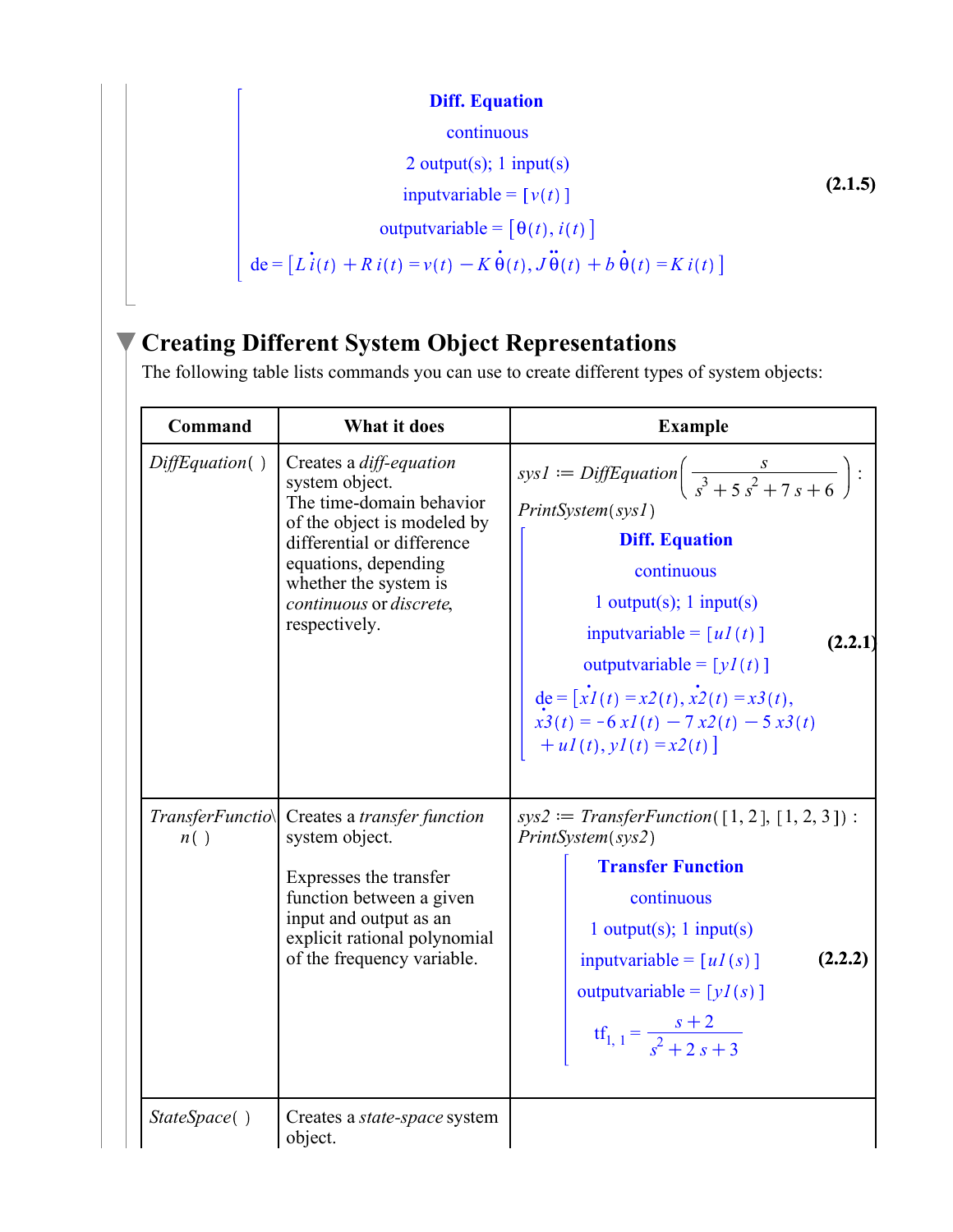|                | The time-domain behavior<br>of the object is modeled by<br>four state-space Matrices, A,<br>B, C, and D, that describe<br>the input, output, and state<br>equations.                                                                            | sys $3 := \text{StateSpace}\left(\frac{s-3}{s^2+2s-4}\right)$ :<br>PrintSystem(sys3)<br><b>State Space</b><br>continuous<br>1 output(s); 1 input(s); 2 state(s)<br>inputvariable = $[uI(t)]$<br>outputvariable = $[yI(t)]$<br>statevariable = $[xl(t), x2(t)]$<br>$a = \begin{bmatrix} 0 & 1 \\ 4 & -2 \end{bmatrix}$<br>(2.2.3)<br>$b = \begin{bmatrix} 0 \\ 1 \end{bmatrix}$<br>$c = \begin{bmatrix} -3 & 1 \end{bmatrix}$<br>$d = \begin{bmatrix} 0 \end{bmatrix}$ |
|----------------|-------------------------------------------------------------------------------------------------------------------------------------------------------------------------------------------------------------------------------------------------|-----------------------------------------------------------------------------------------------------------------------------------------------------------------------------------------------------------------------------------------------------------------------------------------------------------------------------------------------------------------------------------------------------------------------------------------------------------------------|
| ZeroPoleGain(  | Creates a zero-pole-gain<br>system object.<br>Expresses the transfer<br>function between a given<br>input and output as a list of<br>zeros (roots of the<br>numerator), a list of poles<br>(roots of the denominator),<br>and a scaling factor. | $sys4 := ZeroPoleGain([1, 2], [1, 2, 3]):$<br>PrintSystem(sys4)<br><b>Zero Pole Gain</b><br>continuous<br>1 output(s); $1$ input(s)<br>inputvariable = $[uI(s)]$<br>(2.2.4)<br>outputvariable = $[yI(s)]$<br>$z_{1, 1} = [-2]$<br>$p_{1, 1} = [-1 - I\sqrt{2}, -1 + I\sqrt{2}]$<br>$k_{1,1} = 1$                                                                                                                                                                      |
| Coefficients() | Creates a <i>coefficients</i><br>transfer system object.<br>Expresses the transfer<br>function between a given<br>input and output as a list of<br>the coefficients of the<br>numerator and a list of the                                       | sys5 := Coefficients $\left(\frac{s}{s^3+5s^2+7s+6}\right)$ :<br>PrintSystem(sys5)                                                                                                                                                                                                                                                                                                                                                                                    |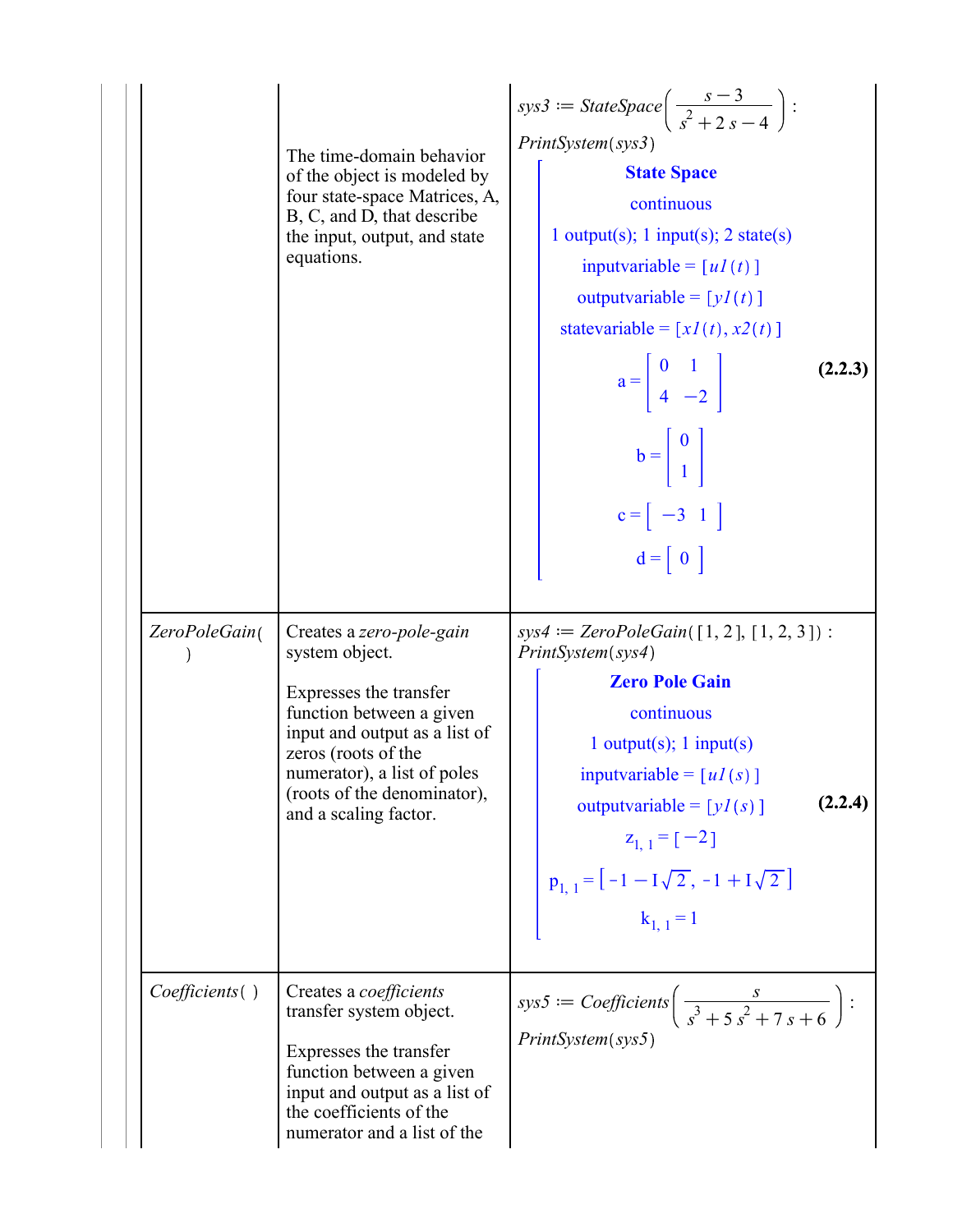|                | coefficients of the<br>denominator of the rational<br>polynomial.                                                                                                                        | <b>Coefficients</b><br>continuous<br>1 output(s); $1$ input(s)<br>inputvariable = $[uI(s)]$<br>(2.2.5)<br>outputvariable = $[yI(s)]$<br>$num_{1, 1} = [1, 0]$<br>den <sub>1, 1</sub> = [1, 5, 7, 6] |
|----------------|------------------------------------------------------------------------------------------------------------------------------------------------------------------------------------------|-----------------------------------------------------------------------------------------------------------------------------------------------------------------------------------------------------|
| AlgEquation( ) | Creates an <i>algebraic-</i><br><i>equation</i> system object (i.e. a<br>system whose input/output<br>equations are given by non-<br>differential algebraic<br>equations).               | $sys6 := AlgEquation(y = sin(x), x, y)$ :<br>Warning, making the<br>following substitutions: x<br>= $x(t)$ , $y = y(t)$ .<br>PrintSystem(sys6)                                                      |
|                | It is provided to permit code<br>generation of algebraic-<br>equation blocks.<br><b>Note:</b> This object cannot be<br>used by many of the<br>commands in the<br>DynamicSystems package. | <b>Algebraic Equation</b><br>continuous<br>$1$ output(s); $1$ input(s)<br>(2.2.6)<br>inputvariable = $[x(t)]$<br>outputvariable = $[y(t)]$<br>$ae = [y(t) = sin(x(t))]$                             |

**Tip:** A variety of styles of arguments may be used in the above commands. You may, for example, create a TransferFunction system object using a transfer function as the argument:

$$
sys7 := TransferFunction\left(\frac{1}{s^3 + 4s^2 - s + 2}\right):
$$
  
PrintSystem(sys7)

#### **Transfer Function**

continuous 1 output(s); 1 input(s)  $inputvariable = [uI(s)]$ outputvariable =  $[yI(s)]$  $\text{tf}_{1, 1} = \frac{1}{3 + 4 + 2}$  $s^3 + 4s^2 - s + 2$ 

**(2.2.7)**

... but this is not necessary. You may use transfer functions, differential equations, lists of coefficients, and so on as arguments for any of the above commands (except AlgEquation which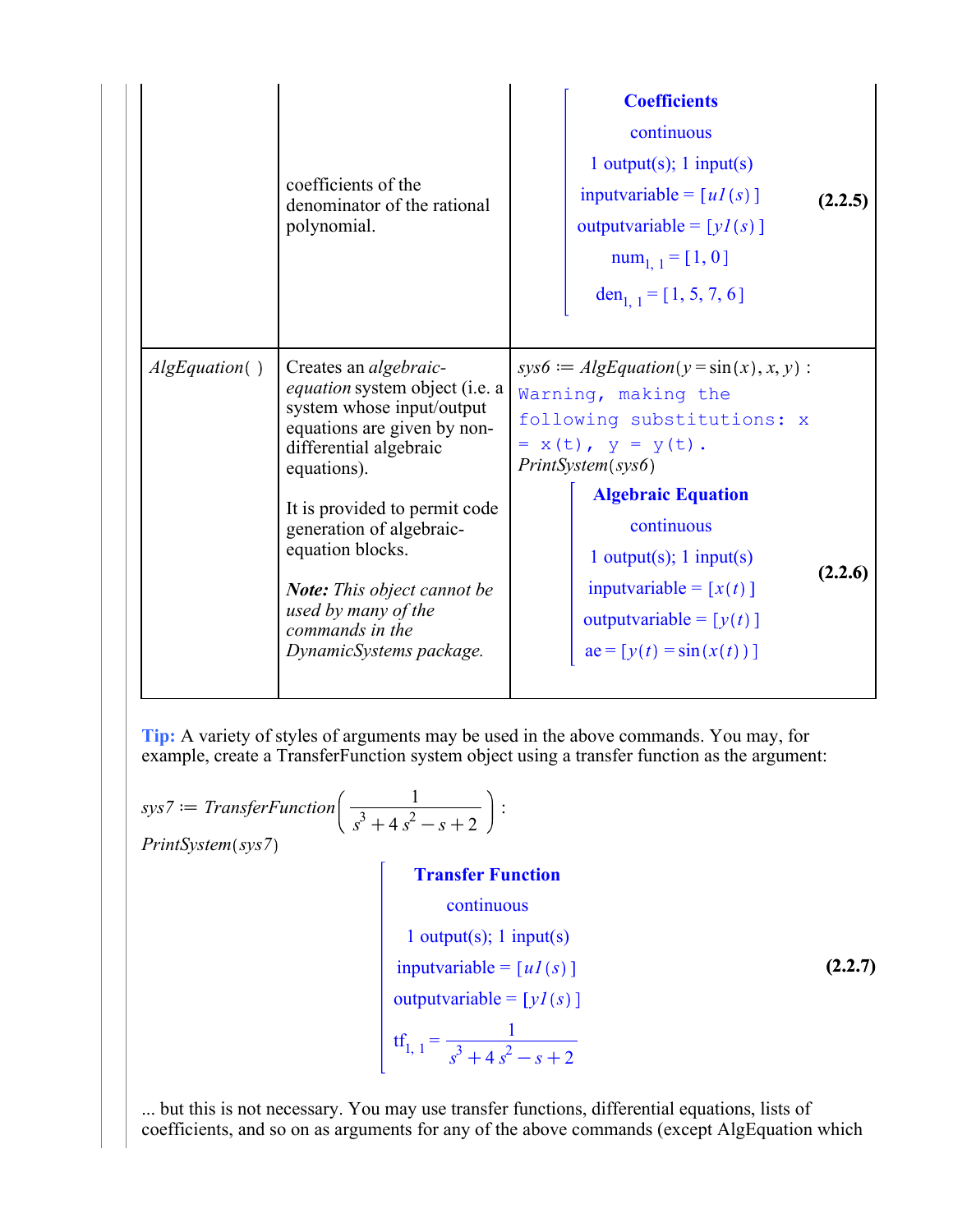will only accept algebraic equations).

For example, you can use a transfer function as an argument when creating a DiffEquation system object:

$$
sys8 := DiffEquation \left(\frac{1}{s^3 + 4s^2 - s + 2}\right):
$$
  
PrintSystem(sys8)  
**Diff. Equation**  
continuous  
1 output(s); 1 input(s)  
inputvariable = [u1(t)]  
(2.2.8)  
output variable = [y1(t)]  
(2.2.8)  

$$
\text{(2.2.8)}
$$
  
output variable = [y1(t)]  

$$
\text{(2.2.9)}
$$
  

$$
\text{(2.2.1)}
$$
  

$$
\text{(2.2.2)}
$$
  

$$
\text{(2.2.3)}
$$
  

$$
\text{(2.2.4)}
$$
  

$$
= xI(t) = x2(t), x2(t) = x3(t), x3(t) = -2xI(t) + x2(t) - 4x3(t) + uI(t), yI(t)
$$

... or coefficients as the argument when creating a StateSpace system object:

 $sys9 := StateSpace([1, 2], [1, 2, 3])$ : *PrintSystem*(sys9)

#### **State Space**

continuous

**(2.2.9)** 1 output(s); 1 input(s); 2 state(s) inputvariable =  $[uI(t)]$ outputvariable =  $[yI(t)]$ statevariable =  $\left[xI(t), x2(t)\right]$  $a =$ 0 1  $-3$   $-2$  $b =$ 0 1  $c = \begin{bmatrix} 2 & 1 \end{bmatrix}$  $d = \begin{bmatrix} 0 \end{bmatrix}$ 

Incidentally, notice that the system objects above, *sys7* and *sys8*, are essentially transformations of each other, as the same transformation was used as an argument for each. The next section will explain further how to directly convert between different system object representations.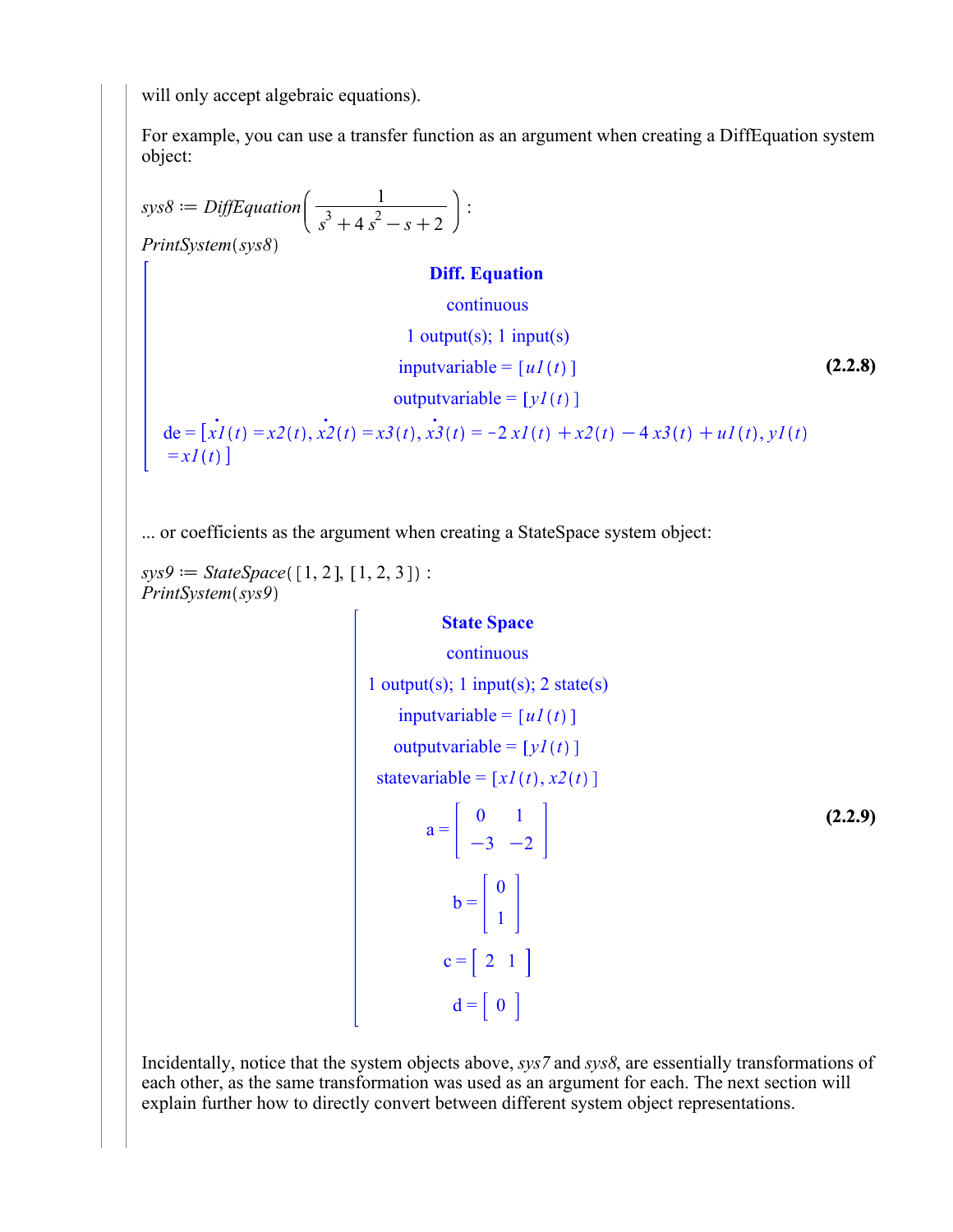See the Help pages for more details on using each specific command.

### **Converting between System Object Representations**

You can also easily convert system objects to different representations. For example, you can convert from the DiffEquation system object in the example:

 $PrintSystem(sys)$ 

| <b>Diff. Equation</b>                                                                             |
|---------------------------------------------------------------------------------------------------|
| continuous                                                                                        |
| 2 output(s); 1 input(s)                                                                           |
| inputvariable = $[v(t)]$                                                                          |
| outputvariable = $[\theta(t), i(t)]$                                                              |
| de = $[Li(t) + Ri(t) = v(t) - K \dot{\theta}(t), J \ddot{\theta}(t) + b \dot{\theta}(t) = Ki(t)]$ |

...to a State Space system object:

 $sys$   $ss \coloneq StateSpace(sys)$ 

#### **State Space**

**(3.2)** continuous 2 output(s); 1 input(s); 3 state(s)  $inputvariable = [v(t)]$ outputvariable =  $\left[\theta(t), i(t)\right]$ statevariable =  $[xI(t), x2(t), x3(t)]$ 

Again, use the *PrintSystem* command to view the detailed representation: *PrintSystem(sys\_ss)*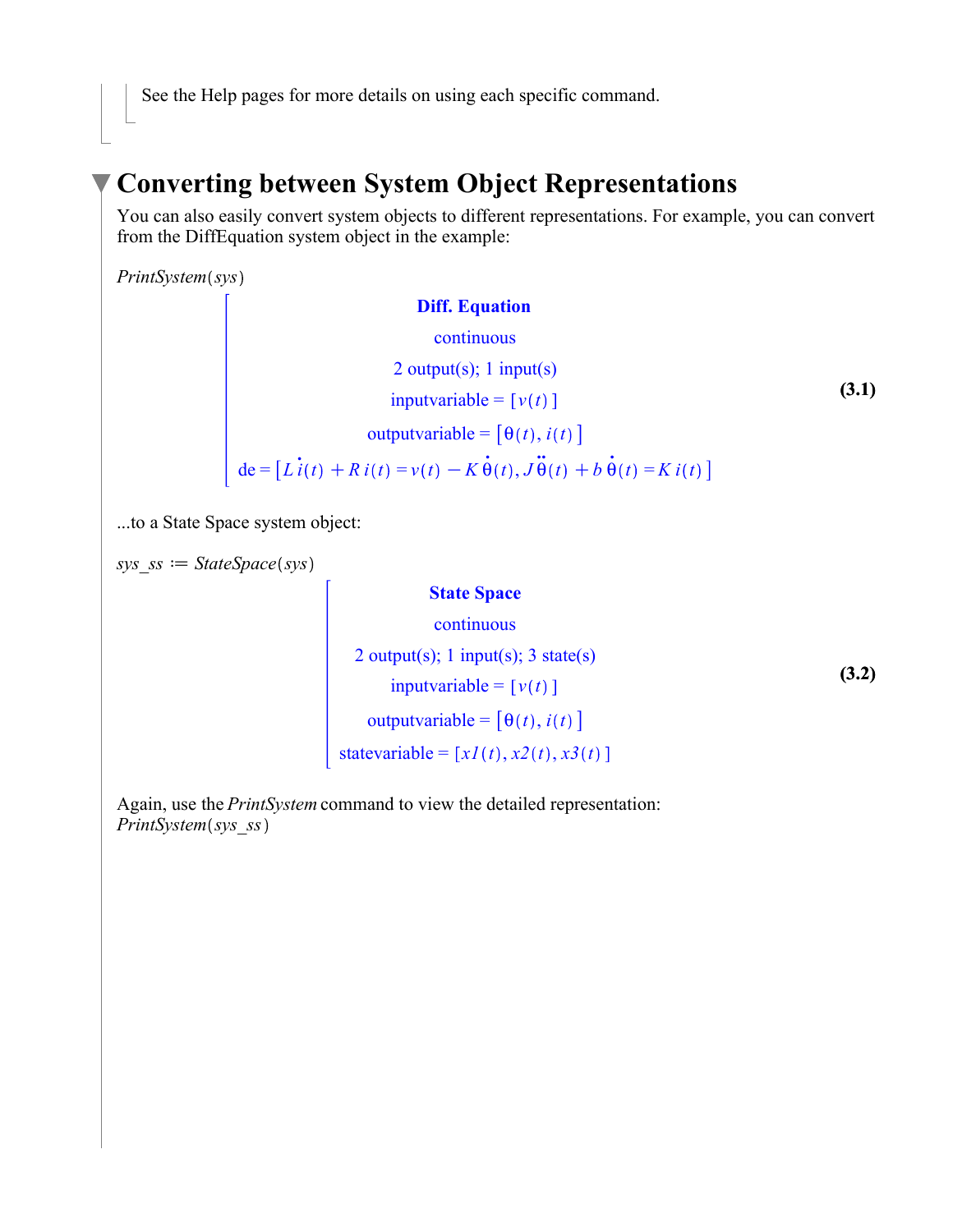#### **State Space**

#### continuous

2 output(s); 1 input(s); 3 state(s)

inputvariable =  $[v(t)]$ 

outputvariable =  $[\theta(t), i(t)]$ 

statevariable =  $[xI(t), x2(t), x3(t)]$ 

$$
a = \begin{bmatrix} -\frac{R}{L} & 0 & -\frac{K}{L} \\ 0 & 0 & 1 \\ \frac{K}{J} & 0 & -\frac{b}{J} \end{bmatrix}
$$
(3.3)  

$$
b = \begin{bmatrix} \frac{1}{L} \\ 0 \\ 0 \\ 0 \end{bmatrix}
$$
  

$$
c = \begin{bmatrix} 0 & 1 & 0 \\ 1 & 0 & 0 \end{bmatrix}
$$
  

$$
d = \begin{bmatrix} 0 \\ 0 \\ 0 \end{bmatrix}
$$

**(3.4)**

Similarly, you can convert to a Transfer Function representation: *sys*  $tf = TransferFunction(sys)$ 

#### **Transfer Function**

continuous

2 output(s); 1 input(s)

 $input variable = [v(s)]$ 

outputvariable =  $[\theta(s), i(s)]$ 

... and print the details: *PrintSystem*(sys\_tf)